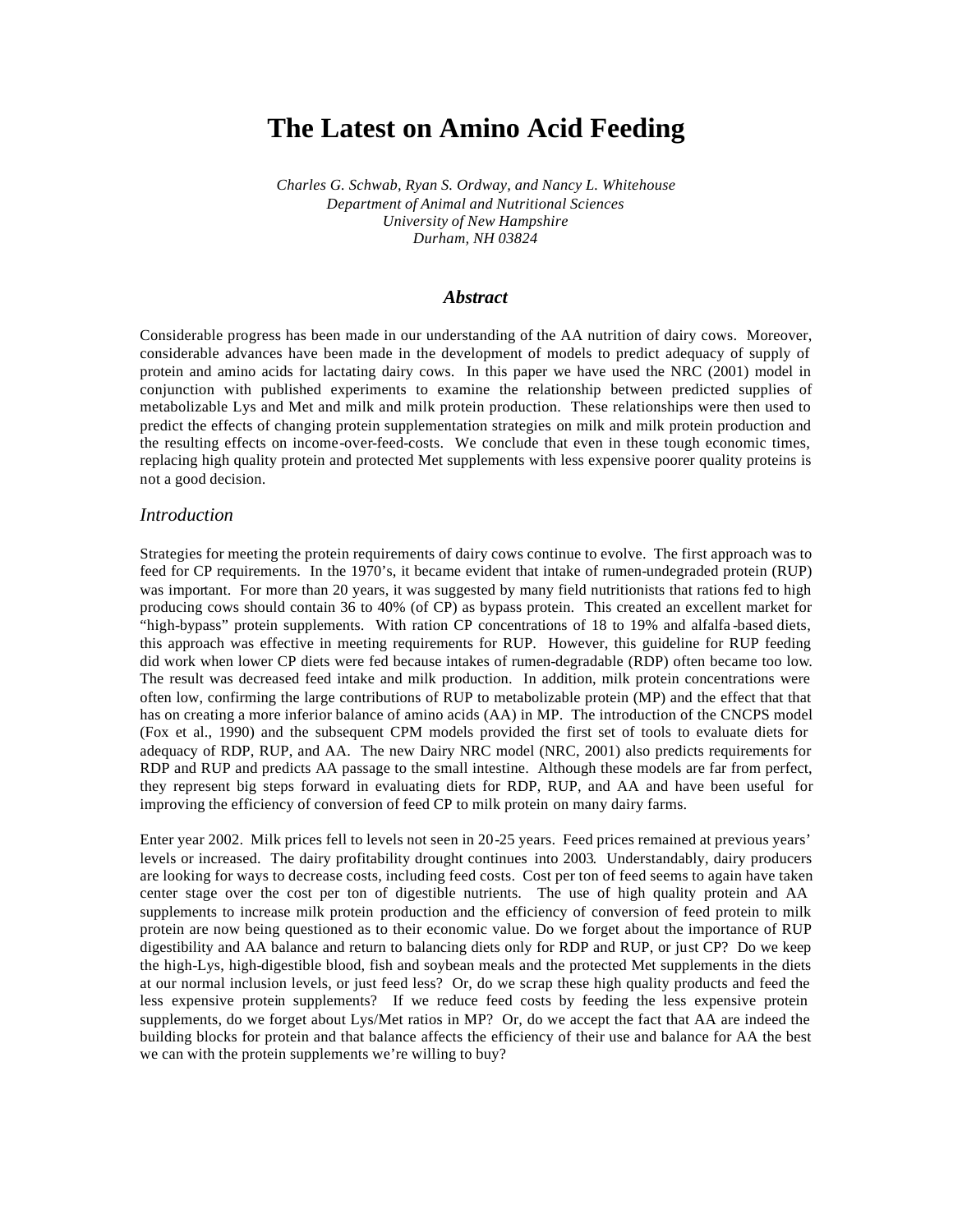The focus of this paper is to use NRC (2001) in conjunction with published experiments to answer some of the questions being asked about AA nutrition in these tough economic times.We use our university dairy herd as the example herd.

### *The University of New Hampshire Herd (Previous Experience)*

For about 11 months ending 2 years ago, 75 of our dairy cows were fed diet containing (DM basis): 29.8% corn silage, 9.6% alfalfa hay, 9.6% grass silage, 15.4% ground corn, 7.4% barley, 4.8% soy hulls, 11.6% soybean meal, 6.4% expeller soybean meal, 1.9% fat, and 3.5% minerals and vitamins. During that 11 month period, milk true protein concentrations ranged between 2.70 and 2.83%. Milk fat concentrations averaged 3.4 to 3.7%.

At the end of the 11-month period, the diet was changed. The new diet contained (DM basis): 30.9% corn silage, 12.3% grass silage, 6.0% alfalfa hay, 19.1% corn, 9.4% barley, 3.7% soy hulls, 7.4% soybean meal, 3.7% canola meal, 0.14% urea, 2.2% of a highly digestible blood/feather meal blend containing 0.075% Smartamine M and 0.10% MHA, 1.9% fat, and 3.1% minerals and vitamins. The animal protein blend replaced the expeller soybean meal to increase Lys in MP. Smartamine M was added to achieve the desired 3.0/1.0 Lys to Met ratio in MP. The canola meal and urea replaced some of the soybean meal to provide a more diverse mix of RDP and to lower the cost of RDP. And finally, RDP and RUP were decreased to eliminate some of what NRC (2001) indicated to be a surplus and to offset the higher cost of the animal protein blend. The new diet contained 17.2% CP as compared to 18.1% for the old diet. According to NRC (2001), the new diet contained 10.6% RDP (instead of 10.8%) and 6.6% RUP (instead of 7.3%). Because of the decrease in RUP, predicted MP flows to the small intestine were decreased from 3071 to 2809 g/d (an 8% reduction). RDP was lowered by 2%. However, predicted concentrations of Lys and Met in MP increased from 6.34% and 1.73% to 6.55% and 2.20%, respectively. Therefore, even though predicted passage of MP was 8% less, the predicted flow of MP-Met (previously the "weakest link") was increased from 53 to 61 g/d, a 16% increase. Predicted MP-Lys flows decreased from 195 to 184 g/d. This was not considered to be a problem because amounts greater than needed to achieve a Lys/Met ratio of 3.0/1.0 using NRC (2001) would be considered to be a surplus.

The cows were switched gradually over a 10-day period to the new diet. For the 2-wk period preceding the transition to the new diet, milk protein concentrations averaged 2.82%. Although considered to be low, this level of milk protein was at the high end of the range (2.70% to 2.83%) for the preceding 11-month period. One week after the change, milk protein concentrations had increased to 3.01%. At the end of wk 2, protein increased to 3.06% and by wk 4 it had increased to 3.13%. Thereafter, and for the next couple of months while it was being monitored, milk protein stabilized between 3.12 and 3.16%. As expected because of the decrease in ration CP, milk urea N decreased from an average of 14.5 to an average of 12.4 mg/dL. Milk fat concentrations also tended to increase. Milk yields probably benefited but it was difficult to determine that as the cows (on average) were advancing in days-in-milk.

The economics of the diet changes were most favorable. Because we assumed that milk yield was not increased, we also assumed that DM intake was not affected. A cost analysis of the diet indicated about a 5 cents per cow per day increase in feed costs. However, because of the increases in milk protein and milk fat concentrations, milk income was increased by \$0.70 per cow per day. The increased income-over-feedcosts (IOFC) was \$0.65.

#### *The University of New Hampshire Herd (Current Situation)*

The ingredient composition of the ration we currently feed to our cows that are not on experiment is presented as Diet 1 in Table 1. The chemical composition of the diet and NRC (2001) and CPM Dairy evaluations for RDP, RUP, and MP and predicted flows of Lys, Met, and histidine (His) are presented in Table 2. For purposes of model evaluations, as noted in the first footnote to Table 2, we used production inputs of 99 lb of milk, 3.70% fat, and 2.90% true protein. These are mean values for the cows during the first 20 wk of lactation. Because we do not have precise feed intakes on our non-research cows (feed refusals are not weighed), we allowed NRC (2001) to predict DM intake (58.6 lb). The cost of the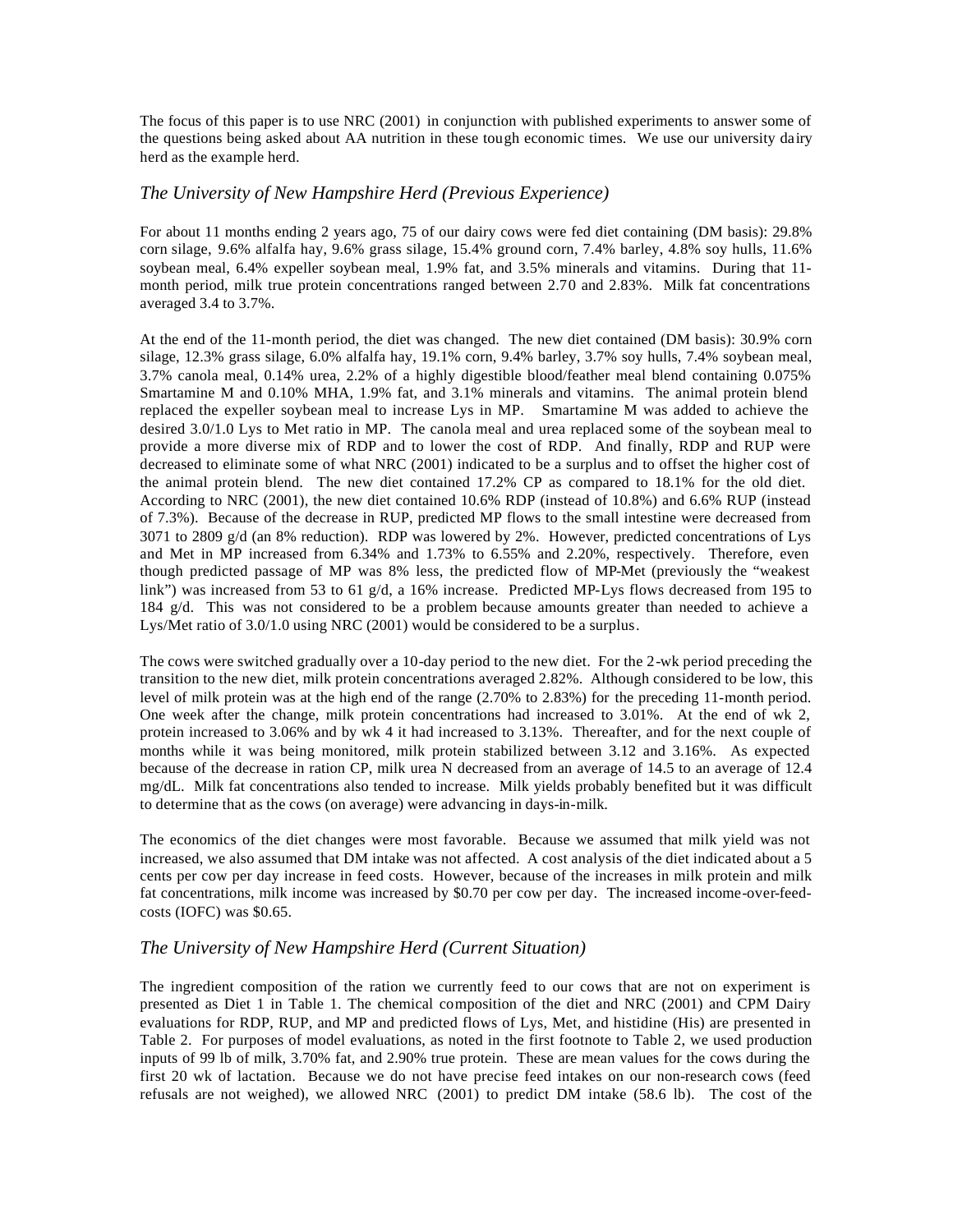feedstuffs (dollars per ton, dollars per lb of DM, and dollars per cow) and the total diet cost are presented in Table 3. The total feed cost is \$5.08 per cow per day. The IOFC and associated calculations are presented in Table 4.

As with commercial dairy producers, we find the IOFC of \$7.05 (Table 4) to be unacceptable, certainly if it persists for another 6 months. Like the commercial producer, we have curtailed spending on some things but we have not given in to lowering the quality of our diets. We did, however, introduce our cows to citrus pulp  $(3.4\%)$  and beet pulp  $(1.7\%)$  within the last 3 months and increased total forage from 49% to 52% of diet DM (all at the expense of corn and barley) (Table 1). Although these changes resulted in a small decrease in feed costs, the changes were made to improve rumen health, not to reduce feed costs. Because of the excellent cow health and milk component production we have realized since optimizing Lys and Met nutrition, we have not changed our protein/AA supplementation strategy. However, as described in the next section, we have explored three alternate options for protein supplementation to reduce feed costs.

## *The University of New Hampshire Herd (Options Explored for Protein Supplementation)*

Before we could realistically evaluate options to changing our protein/AA supplementation strategy, we needed to develop a method for predicting the effect that changes in supplies of metabolizable Lys and Met would have on milk and milk component production. Our approach was as follows. We had previously entered 206 diets from published experiments into the NRC (2001) model. The diets were from experiments published in the Journal of Dairy Science in which the objective was to compare the effects of feeding different protein supplements on milk production and milk composition, and in some cases, passage of N fractions to the small intestine. Because of the lack of experiments in which cows produced in excess of 40 kg (88 lb) of milk, we identified an additional 5 studies consisting of 20 diets and entered the reported diets and animal data into the NRC (2001). The latter studies were selected primarily because of high reported milk yields.

Relevant data from the NRC model generated Summary and Duodenal Amino Acid Supply Reports were recorded. To generate plots of measured yields of milk and milk protein vs. predicted supplies of MP-Lys and MP-Met, data were restricted to diets in which MP balance was within 250 g/d of zero balance ( $\pm 250$ )  $g/d$ ). For the Lys plots, we wanted to add the restriction that the ratio of Lys to Met in MP had to be less than 3.0/1.0 to ensure that Lys was more limiting in MP than Met. However, only in a few experiments was the ratio of Lys to Met in MP less than 3.0/1.0. Therefore, to give ourselves an adequate number of data points from which to get some idea of the relationship between yields of milk and milk protein vs. predicted supplies of Lys, diets yielding predicted Lys/Met ratios up to 3.5/1.0 were used. For the Met plots, we imposed the restriction that that the Lys/Met ratio in MP had to be greater than 3.0/1.0. The resulting Lys and Met plots are presented as Figures 1 and 2, and 3 and 4, respectively.

In addition, differences between measured (actual) milk and MP allowable milk versus model predicted Lys and Met concentration of MP (for the same diets as used in Figures 1-4) are presented in Figures 5 and 6, respectively. These plots confirm the results of several experiments that increasing amounts of Lys and Met in MP to more desirable concentrations increases milk yield.

**Alternate option #1: diet 2.** In this option, we chose to feed less RUP while maintaining RDP levels (Tables 1 and 2). This was the most attractive option to us because we could maintain our high levels of Lys and Met in MP (6.6 and 2.1%, respectively) with predicted losses of only 9 grams of MP-Lys (182 vs. 191 g/d) and 3 grams of MP-Met (58 vs. 61 g/d) (Table 2). The question is, will yields of milk and milk protein decrease if we feed this diet?

The first step (for all options) was to calculate "reference yields" of milk and milk true protein from the NRC (2001) predicted supplies of MP-Lys and MP-Met presented in Table 2 for diet 1. To do this, we used the equations given in the legends of Figures 1-4. The predicted milk yields were 95.1 lb using the Lys equation (Figure 1) and 99.0 lb using the Met equation (Figure 3). The predicted yields of milk protein were 1247 g/d (2.75 lb) using the Lys equation (Figure 2) and 1403 g/d (3.09 lb) using the Met equation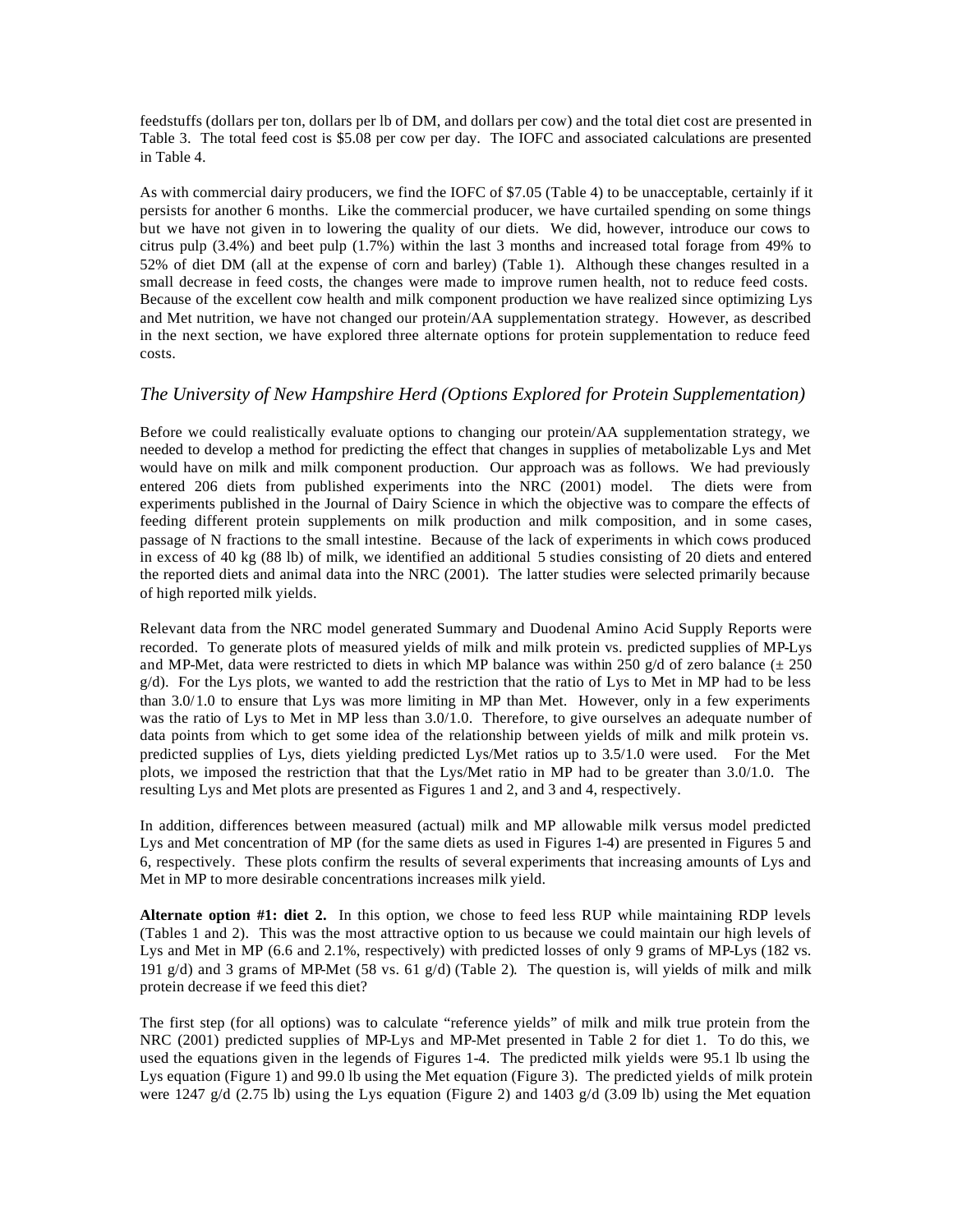(Figure 4). These predicted yields of milk and protein are strikingly similar to the actual milk and protein yields of 99.0 lb and 2.87 lb, respectively (Table 4). As indicated earlier, we have more confidence in the Met equations for predicting milk and milk protein yields than the Lys equations because the Met equations were derived from a data set in which Met was almost always expected to be first limiting. In contrast, the Lys equations were developed from a data set that included many diets in which Lys was not first limiting. Therefore, we have chosen to use the calculated reference yields of milk and milk protein using the Met equations. As a result, the reference yields of milk and milk protein for diet 1 are 99.0 lb and 1403  $g/d$ (3.09 lb), respectively.

The second step then was to calculate the yields of milk and milk protein for diet 2 from the NRC (2001) predicted supplies of MP-Met (58 g/d; Table 2) using the Met equations. Predicted yields were 97.4 lb of milk and 1341 g/d (2.95 lb) of protein. These calculations indicate that switching from diet 1 to diet 2 would result in a loss of 1.6 lb of milk (97.4 vs. 99.0 lb) and 62 g/d (0.14 lb) of protein (1341 vs. 1403 g/d or 2.95 vs. 3.09 lb). Based on the predicted yields of milk and milk protein, the percentage of protein in milk for diet 2 is calculated to be 2.81%. Assuming the same milk/DM intake ratio of 1.69 as observed for diet 1, DM intake would decrease fro m 58.6 to 57.6 lb.

Based on the predicted changes in DM intake and milk and milk protein production, herd profitability would decrease by feeding diet 2. Diet 2 is a less expensive diet (\$0.0853 vs \$0.0867/lb (Table 3) and the cows are predicted to eat less of it (Table 4). However, the predicted decrease in expected feed cost of \$0.17 (\$4.91 vs. \$5.08) (Table 4) is considerably less than the projected loss in milk income of \$0.44 (\$11.69 vs. \$12.13) (Table 4).

**Alternate option #2: diet 3.** In diet 3, we chose to remove the blood meal, feather meal, and protected Met product altogether while maintaining the same CP, RDP, RUP, and NDF levels as diet 1. The idea was to remove any animal proteins and protected AA sources in an attempt to lower ration costs by using other protein rich sources such as protected soybean meal, corn distillers grain, and corn gluten meal which are less expensive (Tables 1 and 2). Lys flows decreased from 191 g/d in diet 1 to 181 g/d in diet 2. Met flows decreased from 61 g/d to 54 g/d, which resulted in an increase in the Lys/Met ratio in MP (3.35/1 vs. 3.13/1) (Tables 1 and 2).

Overall, diet 3 was less expensive than either diets 1 or 2 (Table 3). However, this occurred with a loss in quality of MP. From this diet, we would expect a decrease in milk yield and milk protein concentration as well as a decrease in milk fat concentration which we and others (Noftsger and St-Pierre, 2003) have observed when there is a decrease in quality of MP. Using the same procedure previously described (Alternate option #1: diet 2) DM intake  $(55.7 \text{ vs. } 58.6 \text{ lb})$ , milk yield  $(94.2.0 \text{ vs. } 99.0 \text{ lb})$ , milk protein concentration (2.70 vs. 2.90%), protein yield (2.54 lb vs. 2.87 lb), fat concentration (3.56 vs. 3.70%), and fat yield (3.35 vs. 3.66 lb) decreased substantially. There was also a decrease in the efficiency of conversion of feed N into milk N which could have an adverse effect on producers with nutrient management constraints. Despite a lower feed cost, feeding diet 3 vs. diet 1 results in a lower IOFC (\$6.35 vs. \$7.05). This example reinforces our belief that lowering feed costs by sacrificing feed quality ultimately results in less income due to reduced milk production and milk quality.

**Alternate option #3: diet 4.** The next logical step in our process was to determine if we could use the ingredients from diet #3, but this time attempt to improve the Lys/Met ratio to 3/1 while maintaining the same feed CP, RDP, RUP, and NDF as diet 1 (Tables 1 and 2). In order to obtain a 3/1 ratio without using an animal protein source complemented with a protected Met product, Met could only be increased in MP by decreasing Lys. This was accomplished by removing the protected soy product and increasing the corn distillers grain and corn gluten meal.

Overall, Lys was decreased (170 vs. 181  $g/d$ ) while Met was increased (56 vs. 54  $g/d$ ). This resulted in an improvement in the Lys/Met ratio from 3.35/1 to 3.04/1 and increased the supply of Met, which was the first limiting AA.

Again, using the procedure outlined above, predicted milk yield (96.0 vs. 94.2 lb), protein concentration (2.75 vs. 2.70%), protein yield (2.64 vs. 2.54 lb), fat concentration (3.60 vs. 3.56%), and fat yield (3.46 vs.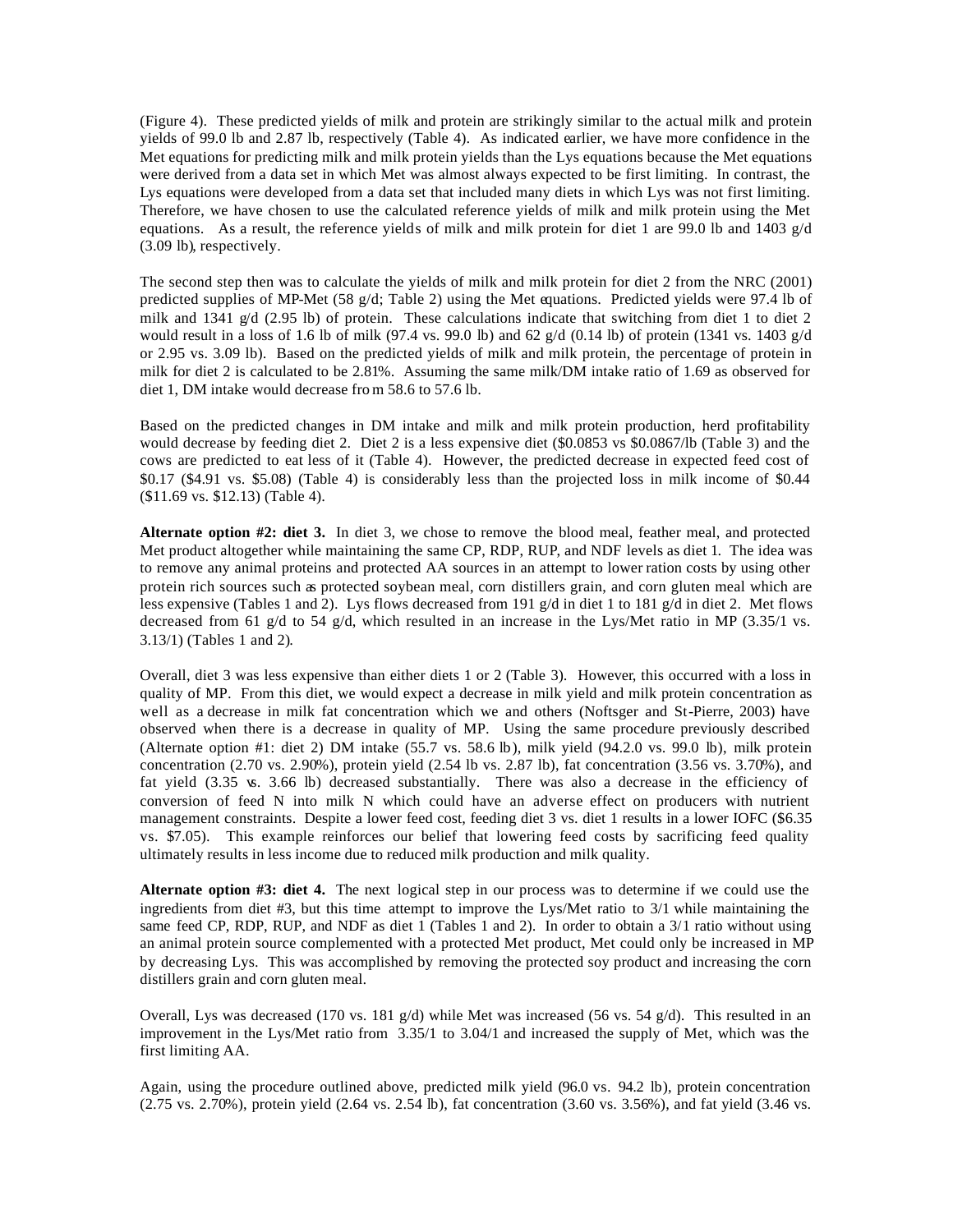3.35 lb) all increased. Although the cost of diet 4 is greater than the cost of diet 3, the IOFC is \$0.29 more per cow per day. However, the IOFC is still \$0.14 per cow per day less than diet 2 and \$0.41 less per cow per day than diet 1.

**Summary.** Among the 3 options discussed, we believe that option 2 is the only alternative option to our current diet (diet 1). The reason option 2 may be beneficial over the current diet, is that we may be feeding some surplus of RUP. If this is the case, then diet 2 would not cause any losses of production.

It is clear that feeding animal protein sources complemented with a protected Met source improves not only the quality of MP, but also improves the overall "bottom line" despite higher feed costs. This is an important aspect to take into account because milk protein and milk fat production as well as milk yield are the driving forces behind a dairy producer's milk check.

## *The Ohio State University Experience*

Recently, researchers at Ohio State (Noftsger and St-Pierre, accepted) conducted a research project aimed at manipulating MP and AA supplies in dairy cow rations by feeding two levels of CP and within those two levels, changing the intestinal digestibility of the RUP. The diets and NRC (2001) and CPM Dairy 2.0.23 evaluations are shown in Tables 5 and 6. The diets were similar in content except for the sources of RUP which were varied to obtain a high or low digestibility of RUP. In addition, the low CP-highly digestible RUP containing diet was supplemented with protected Met and MHA. An analysis of feed costs using the same prices as in the University of New Hampshire analysis is presented in Table 7. Effects of dietary treatments on DM intake, milk production, milk composition, milk income, and IOFC are presented in Table 8.

In general, lactational responses were consistent with model predicted flows of Lys and Met  $(g/d)$ . For example, milk yield was lower for cows fed the LoCP-HiDRUP diet than cows fed the HiCP-HiDRUP diet. A decrease in milk yield was expected because flows of MP Met (the obvious first limiting AA) were lower for the LoCP-HiDRUP diet (48.0 vs. 50.0 g/d). Similarly, when protected Met was added to the LoCP-HiDRUP diet to increase flows of MP Met from 48.0 to 55.0 g/d, milk yield increased. Moreover, as expected from previous research, milk protein concentration was also increased. As a result of this positive effect on milk protein production, the conversion of milk N to feed N was increased from 32.7 to 36.2%. The only observation in this study that cannot be explained on the basis of predicted Lys and Met supplies was the significantly lower levels of milk yield on the HiCP-LoDRUP diet as compared to the HiCP-HiDRUP diet. Inclusion of 8.0% porcine meat meal in the diet may have been the cause of depressed DM intake (Table 8), thereby accounting for decreased milk yield.

As shown in Table 7, overall feed costs were highest for the LoCP-HiDRUP + Met diet. The best ratio of Lys/Met in MP was obtained with this diet by increasing the flow of MP-Met (g/d) to more adequate levels. The Ohio State experiment corroborates our conclusions in the previous section that lowering feed costs by decreasing the quality of MP in the diet will not result in increased IOFC (Table 8).

#### *References*

Fox, D. G., C. J. Sniffen, J. D. O'Conner, J. B. Russell, and P. J. Van Soest. 1990. The Cornell Net Carbohydrate and Protein System for evaluating cattle diets. Part 1: A model for predicting cattle requirements and feedstuff utilization. Pages 7-83 in Search: Agriculture No. 34. Cornell Univ. Agric. Exp. Station, Ithaca, NY.

National Research Council. 2001. Nutrient Requirements of Dairy cattle,  $7<sup>th</sup>$  rev.ed., Washington, D.C.: National Academy Press.

Noftsger, S. and N. R. St-Pierre. Supplementation of Met and selection of highly digestible rumen undegradable protein to improve nitrogen efficiency for milk production. J. Dairy Sci. (accepted).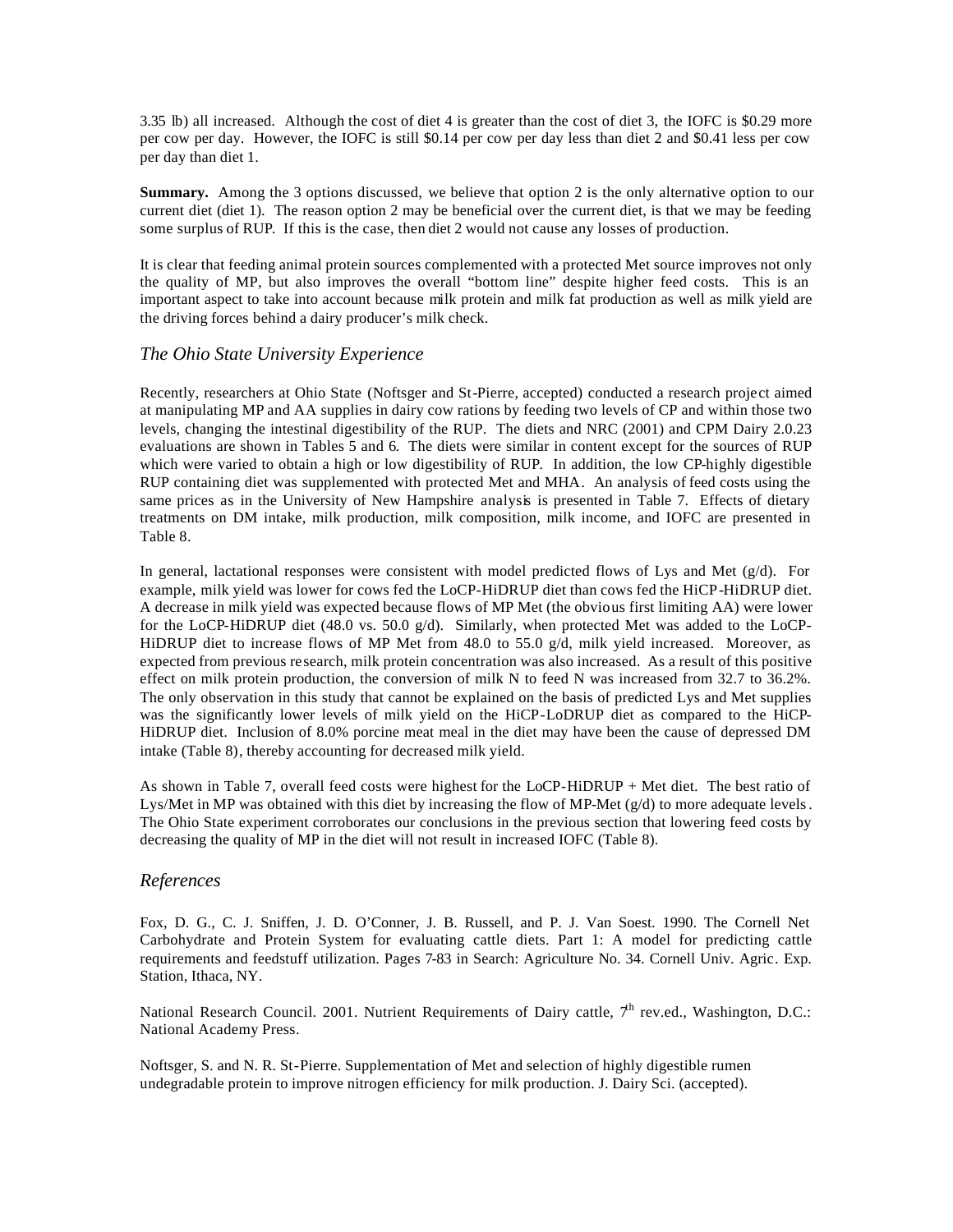| Ingredient, % DM             | Diet $11$ | Diet $2^2$ | Diet $3^3$ | Diet $4^{\overline{4}}$ |
|------------------------------|-----------|------------|------------|-------------------------|
| Corn silage                  | 36.0      | 36.0       | 36.0       | 36.0                    |
| Grass/legume silage          | 9.9       | 9.9        | 9.9        | 9.9                     |
| Alfalfa hay                  | 6.2       | 6.2        | 6.2        | 6.2                     |
| Ground corn                  | 15.9      | 16.3       | 14.0       | 14.9                    |
| Barley meal                  | 6.3       | 6.4        | 6.3        | 6.5                     |
| Soyhulls                     | 3.4       | 3.5        | 3.0        | 3.2                     |
| Citrus pulp                  | 3.4       | 3.5        | 3.0        | 3.2                     |
| Beet pulp                    | 1.7       | 1.8        | 1.5        | 1.6                     |
| Soybean meal                 | 9.1       | 9.5        | 8.8        | 6.4                     |
| Blood meal                   | 1.74      | 0.96       |            |                         |
| Urea                         | 0.43      | 0.44       | 0.41       | 0.61                    |
| Feather meal                 | 0.32      | 0.17       |            |                         |
| Smartamine M                 | 0.068     | 0.051      |            |                         |
| Soyplus                      |           |            | 2.4        |                         |
| Corn distillers grain, dried |           |            | 1.7        | 2.7                     |
| Corn gluten meal             |           |            | 1.3        | 3.4                     |
| Megalac                      | 2.0       | 2.0        | 2.0        | 2.0                     |
| Vit/min                      | 3.4       | 3.4        | 3.4        | 3.4                     |

Table 1. Ingredient composition of diets used in NRC (2001) and CPM Dairy 2.0.23 analyses.

<sup>1</sup> Current UNH lactating diet.

<sup>2</sup> Modified UNH lactating diet with less RUP (i.e., lower blood/feather/Smartamine M).

 $3$  No blood/feather/Smartamine M but with same RUP as diet 1.

 $4$  No blood/feather/Smartamine M but with a 3:1 Lys: Met in MP (NRC, 2001) and the same RUP as diets 1 and 3.

|                    | Diet $1^2$               |            | Diet $2^3$ |            | Diet $3^4$                   |            | Diet $4^5$ |            |
|--------------------|--------------------------|------------|------------|------------|------------------------------|------------|------------|------------|
| Item               | <b>NRC</b>               | <b>CPM</b> | <b>NRC</b> | <b>CPM</b> | <b>NRC</b>                   | <b>CPM</b> | <b>NRC</b> | <b>CPM</b> |
| CP, % DM           | 17.2                     | 17.2       | 16.6       | 16.6       | 17.2                         | 17.2       | 17.2       | 17.2       |
| RDP, % DM          | 10.7                     | 10.6       | 10.7       | 10.7       | 10.7                         | 10.8       | 10.7       | 10.7       |
| RUP, % DM          | 6.5                      | 6.6        | 5.9        | 5.9        | 6.5                          | 6.4        | 6.5        | 6.5        |
| NDF, % DM          | 29.3                     | 30.0       | 29.5       | 29.8       | 29.9                         | 29.9       | 30.1       | 30.2       |
| MP balance, g/d    | 42                       | 201        | $-81$      | 57         | 85                           | 97         | 69         | 86         |
| RDP balance, %     | 110                      |            | 110        |            | 110                          |            | 110        |            |
| $NH3$ balance, %   | $\overline{\phantom{0}}$ | 144        | -          | 146        | $\qquad \qquad \blacksquare$ | 150        |            | 154        |
| Peptide balance, % |                          | 99         |            | 98         |                              | 104        |            | 94         |
| Lys, $g/d$         | 191                      | 210        | 182        | 197        | 181                          | 187        | 170        | 175        |
| Met, $g/d$         | 61                       | 68         | 58         | 65         | 54                           | 58         | 56         | 60         |
| His, $g/d$         | 72                       | 91         | 66         | 82         | 64                           | 75         | 62         | 74         |
| Lys. $%$ of MP     | 6.6                      | 6.9        | 6.6        | 6.8        | 6.1                          | 6.3        | 5.8        | 5.9        |
| Met, % of MP       | 2.1                      | 2.2        | 2.1        | 2.2        | 1.8                          | 1.9        | 1.9        | 2.0        |
| His, % of MP       | 2.5                      | 3.0        | 2.4        | 2.8        | 2.2                          | 2.5        | 2.1        | 2.5        |
| Lys/Met in MP      | 3.13/1                   | 3.11/1     | 3.14/1     | 3.03/1     | 3.35/1                       | 3.25/1     | 3.04/1     | 2.91/1     |

Table 2. Comparison of NRC (2001) and CPM Dairy 2.0.23 evaluations of the diets.<sup>1</sup>

 $<sup>1</sup>$  Diet evaluations were conducted with the following parameters: 1320 lb cow, 3.00 BCS, 100 DIM, 25</sup> days pregnant, 99 lb milk yield, 3.70% fat, 2.90% true protein, and NRC predicted DMI of 58.6 lb/d.

<sup>2</sup> Current UNH lactating diet.

 $3$  Modified UNH lactating diet with less RUP (i.e., lower blood/feather/Smartamine M).

<sup>4</sup> No blood/feather/Smartamine M but with same RUP as diet 1.

 $<sup>5</sup>$  No blood/feather/Smartamine M but with a 3:1 Lys:Met in MP (NRC, 2001) and the same RUP as diets 1</sup> and 3.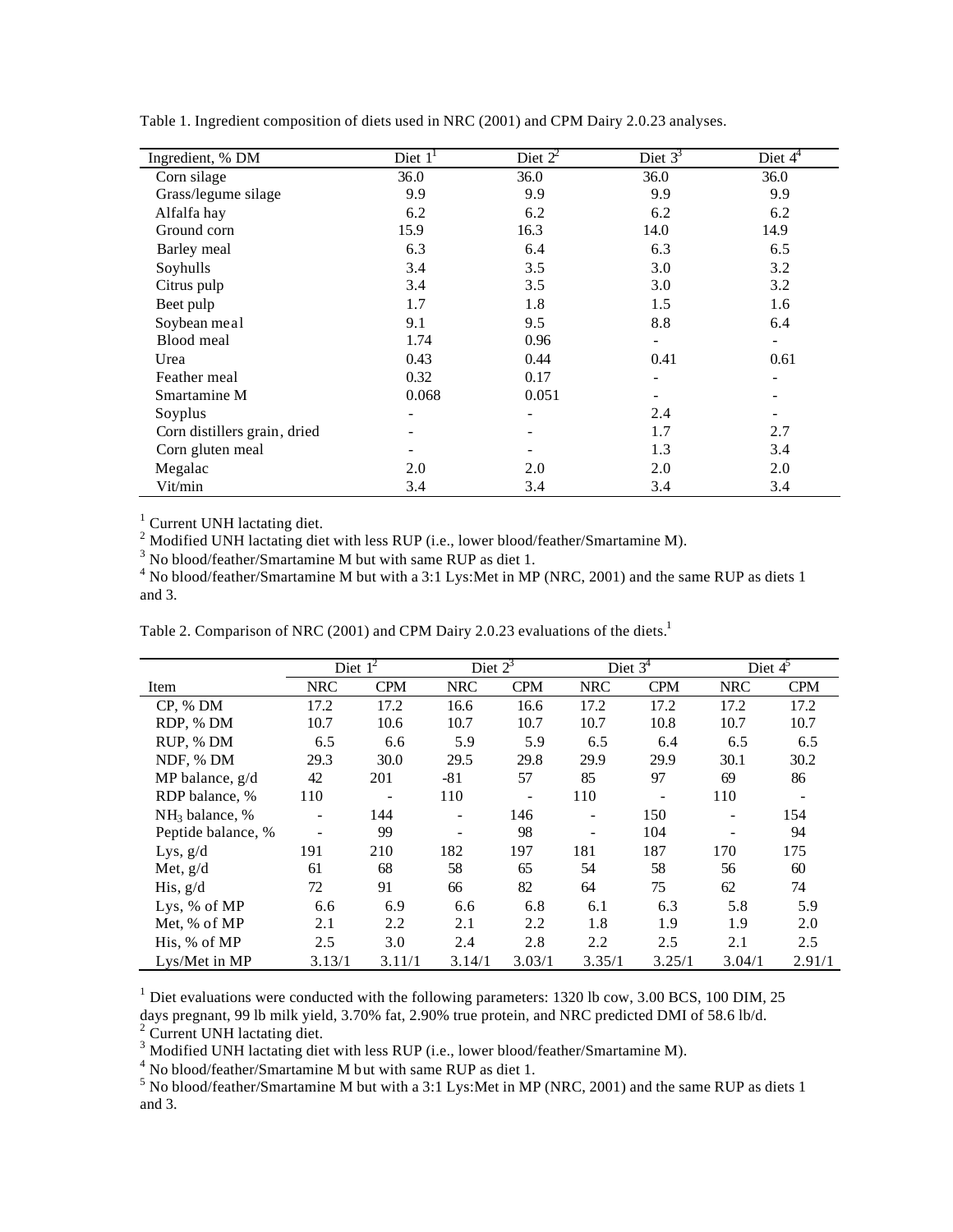|                                  |       |                     |          | $Cost ($)/58.6$ lb DM intake |                |                          |                          |
|----------------------------------|-------|---------------------|----------|------------------------------|----------------|--------------------------|--------------------------|
| Ingredient                       | DM, % | \$/ton <sup>2</sup> | \$/lb DM | Diet $1^3$                   | Diet $2^4$     | Diet $3^5$               | Diet $4^6$               |
| Alfalfa hay                      | 90.8  | 215                 | 0.118    | 0.43                         | 0.43           | 0.43                     | 0.43                     |
| Corn silage                      | 30.0  | 27                  | 0.045    | 0.95                         | 0.95           | 0.95                     | 0.95                     |
| Grass/legume silage              | 24.4  | 34                  | 0.070    | 0.40                         | 0.40           | 0.40                     | 0.40                     |
| <b>Barley</b> meal               | 88.3  | 124                 | 0.070    | 0.26                         | 0.26           | 0.26                     | 0.27                     |
| Ground corn                      | 89.2  | 126                 | 0.071    | 0.66                         | 0.67           | 0.58                     | 0.62                     |
| Soyhulls                         | 89.3  | 113                 | 0.063    | 0.13                         | 0.13           | 0.11                     | 0.12                     |
| Citrus pulp                      | 85.8  | 108                 | 0.063    | 0.13                         | 0.13           | 0.11                     | 0.12                     |
| Beet pulp                        | 88.3  | 141                 | 0.080    | $0.08\,$                     | 0.08           | 0.07                     | 0.08                     |
| Soybean meal                     | 89.9  | 196                 | 0.109    | 0.58                         | 0.61           | 0.56                     | 0.41                     |
| Urea                             | 100   | 300                 | 0.150    | 0.04                         | 0.04           | 0.04                     | 0.05                     |
| Soyplus                          | 89.6  | 214                 | 0.119    | $\frac{1}{2}$                | $\frac{1}{2}$  | 0.17                     |                          |
| Corn distillers grain, dried     | 90.2  | 129                 | 0.072    |                              | $\overline{a}$ | 0.07                     | 0.12                     |
| Corn gluten meal                 | 86.4  | 280                 | 0.162    | $\frac{1}{2}$                | $\overline{a}$ | 0.13                     | 0.32                     |
| <b>Blood</b> meal                | 91.9  | 380                 | 0.207    | 0.21                         | 0.12           | $\overline{\phantom{0}}$ | $\frac{1}{2}$            |
| Feather meal                     | 89.6  | 265                 | 0.148    | 0.03                         | 0.02           |                          |                          |
| Megalac                          | 95.3  | 805                 | 0.422    | 0.49                         | 0.49           | 0.49                     | 0.49                     |
| Vit/min                          | 97.6  | 527                 | 0.270    | 0.53                         | 0.53           | 0.53                     | 0.53                     |
| Smartamine M                     | 100   | 9080                | 4.540    | 0.17                         | 0.14           | $\overline{a}$           | $\overline{\phantom{0}}$ |
| Total forage                     |       |                     |          | 1.79                         | 1.79           | 1.79                     | 1.79                     |
| Total concentrate <sup>7</sup>   |       |                     |          | 3.30                         | 3.21           | 3.12                     | 3.12                     |
| Total                            |       |                     |          | 5.08                         | 5.00           | 4.91                     | 4.90                     |
| Protein supplements <sup>8</sup> |       |                     |          | 1.02                         | 0.91           | 0.97                     | 0.90                     |
|                                  |       |                     |          | $Cost$ (\$)/ton DM           |                |                          |                          |
| Concentrate <sup>7</sup>         |       |                     |          | 235.37                       | 228.80         | 222.54                   | 222.19                   |
| Protein supplements <sup>8</sup> |       |                     |          | 299.89                       | 280.11         | 225.05                   | 233.48                   |
|                                  |       |                     |          |                              |                | Cost (\$)/lb of DM       |                          |
| Diet                             |       |                     |          | 0.0867                       | 0.0853         | 0.0838                   | 0.0836                   |

Table 3. Costs of feedstuffs and diets presented in Table 1.<sup>1</sup>

<sup>1</sup> Diet evaluations were conducted with the following model inputss: 1320 lb cow, 3.00 BCS, 100 DIM, 25 days pregnant, 99 lb milk yield, 3.70% fat, 2.90% true protein, and NRC predicted DMI of 58.6 lb/d.

<sup>2</sup> University of New Hampshire costs (January 2003).

<sup>3</sup> Current UNH lactating diet.

<sup>4</sup> Modified UNH lactating diet with less RUP (i.e., lower blood/feather/Smartamine M).

<sup>5</sup> No blood/feather/Smartamine M but with same RUP as diet 1.

 $<sup>6</sup>$  No blood/feather/Smartamine M but with a 3:1 Lys:Met in MP (NRC, 2001) and the same RUP as diets 1</sup> and 3.<br><sup>7</sup> Concentrate includes all feeds except forages.<br><sup>8</sup> Includes soybean meal, urea, Soy Plus, corn distillers grain, corn gluten meal, blood meal, feather meal,

and Smartamine M.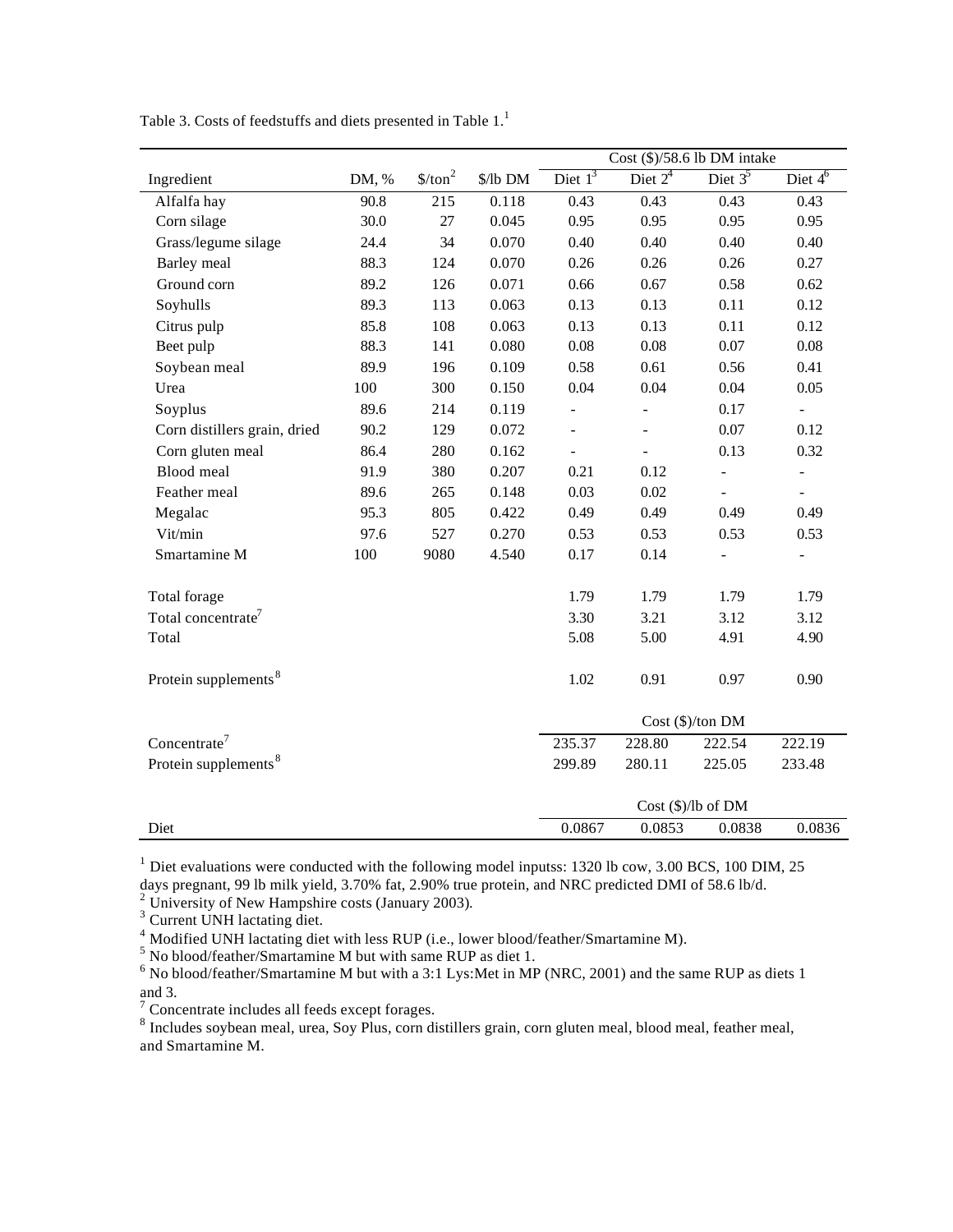| Item                                     | Diet $11$ | Diet $2^2$ | Diet $3^3$ | Diet $44$ |
|------------------------------------------|-----------|------------|------------|-----------|
| DMI, lb/d                                | 58.6      | 57.6       | 55.7       | 56.8      |
| Milk yield, lb/d                         | 99.0      | 97.4       | 94.2       | 96.0      |
| Milk/DMI                                 | 1.69      | 1.69       | 1.69       | 1.69      |
| Protein yield, lb/d                      | 2.87      | 2.73       | 2.54       | 2.64      |
| Fat yield, lb/d                          | 3.66      | 3.55       | 3.35       | 3.46      |
| Protein, %                               | 2.90      | 2.81       | 2.70       | 2.75      |
| Fat, %                                   | 3.70      | 3.64       | 3.56       | 3.60      |
| Milk N/fed N, %                          | 28.53     | 28.56      | 26.56      | 27.08     |
| Milk income $(\frac{\sqrt{6}}{\cos(10)}$ |           |            |            |           |
| Protein <sup>5</sup>                     | 5.91      | 5.62       | 5.23       | 5.44      |
| $\text{Fact}^6$                          | 3.70      | 3.59       | 3.38       | 3.49      |
| Other solids <sup>7,8</sup>              | 0.21      | 0.21       | 0.22       | 0.22      |
| Quality premium <sup>9</sup>             | 0.30      | 0.29       | 0.28       | 0.29      |
| Volume <sup>10</sup>                     | 2.01      | 1.98       | 1.91       | 1.95      |
| Total                                    | 12.13     | 11.69      | 11.02      | 11.39     |
| Feed cost, \$/cow <sup>11</sup>          | 5.08      | 4.91       | 4.67       | 4.75      |
| IOFC, \$/cow                             | 7.05      | 6.78       | 6.35       | 6.64      |

Table 4. Dry matter intake, milk production, composition and economic analyses for diets 1-4.

<sup>1</sup> Current UNH lactating diet.<br><sup>2</sup> Modified UNH lactating diet with less RUP (i.e., lower blood/feather/Smartamine M).<br><sup>3</sup> No blood/feather/Smartamine M but with same RUP as diet 1.

 $4$  No blood/feather/Smartamine M but with a 3:1 Lys: Met in MP (NRC, 2001) and the same RUP as diets 1 and 3.<br><sup>5</sup> Valued at \$2.06/lb

 $^6$  Valued at \$1.01/lb<br> $^7$  Valued at \$0.0367/lb

 $8$  Based on a total solids content of 12.28%

 $9$  Valued at \$0.003/lb

 $10$  Valued at \$0.0203/lb

<sup>11</sup> Calculated from Table 3 using calculated DM intakes for diets 2-4.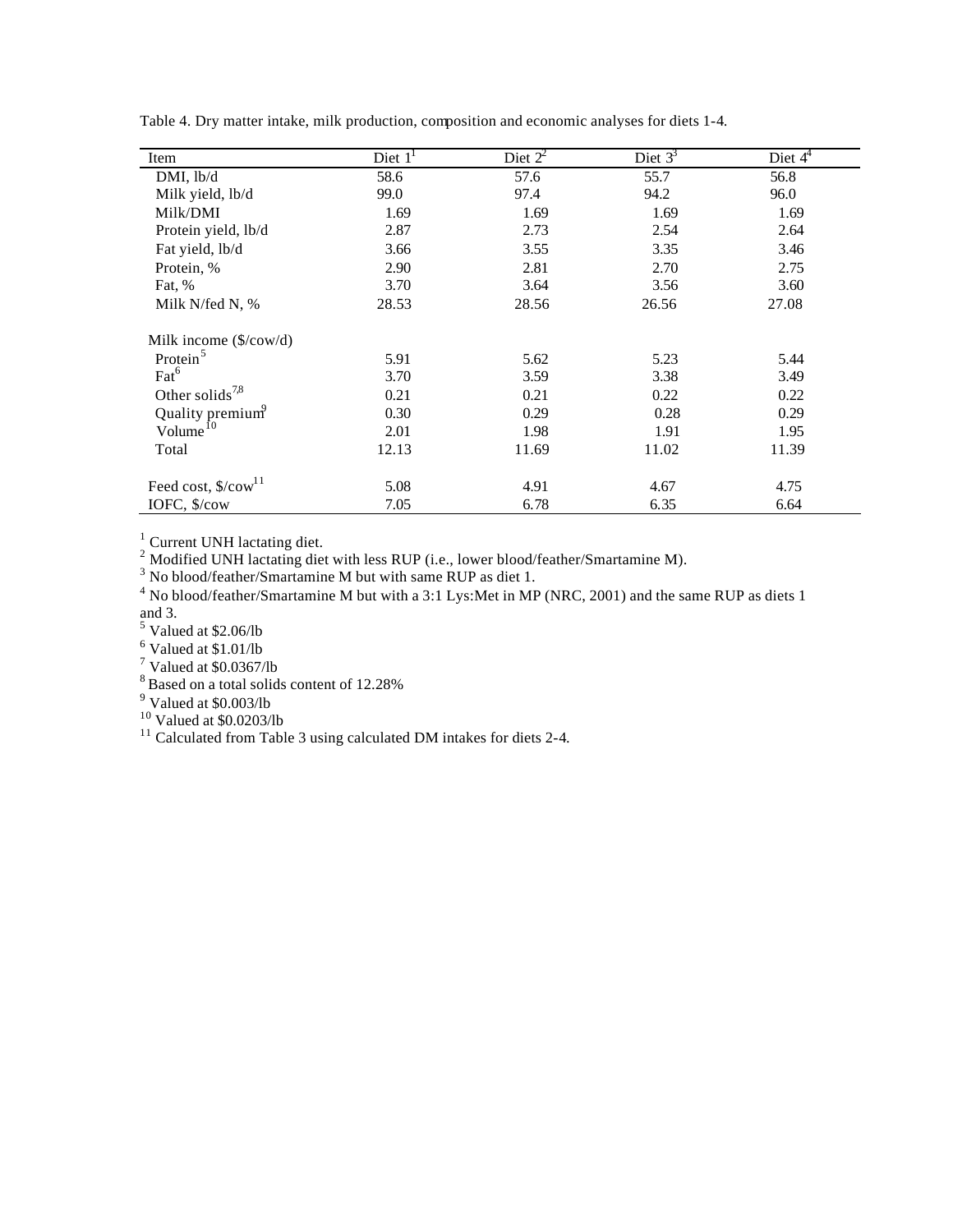|                     | HiCP   |                          | LoCP                         |            |  |
|---------------------|--------|--------------------------|------------------------------|------------|--|
| Ingredients         | LoDRUP | <b>HiDRUP</b>            | <b>HiDRUP</b>                | HiDRUP+Met |  |
| Corn silage         | 37.5   | 37.5                     | 37.5                         | 37.5       |  |
| Alfalfa silage      | 12.5   | 12.5                     | 12.5                         | 12.5       |  |
| Ground shelled corn | 20.0   | 19.8                     | 22.4                         | 22.3       |  |
| Soyhulls            | 3.4    | 3.4                      | 3.4                          | 3.4        |  |
| Whole cottonseed    | 8.4    | 8.4                      | 8.4                          | 8.4        |  |
| Soybean meal        | 6.8    | 9.4                      | 7.7                          | 7.7        |  |
| Porcine meat meal   | 8.00   | $\overline{\phantom{a}}$ | $\qquad \qquad \blacksquare$ |            |  |
| Blood meal          |        | 2.00                     | 1.80                         | 1.80       |  |
| Feather meal        |        | 1.00                     | 0.44                         | 0.44       |  |
| Poultry meal        | -      | 1.00                     | $\overline{\phantom{a}}$     | ۰          |  |
| Urea                |        | -                        | 0.19                         | 0.19       |  |
| Megalac             | 0.5    | $0.5^{\circ}$            | 0.5                          | 0.5        |  |
| Tallow              | -      | 0.32                     | 0.57                         | 0.57       |  |
| Smartamine M        |        |                          | ۰                            | 0.042      |  |
| Rhodimet AT-88      |        |                          |                              | 0.084      |  |
| Vit/min             | 2.9    | 4.4                      | 4.8                          | 4.8        |  |

Table 5. Ingredient and nutrient composition of diets from Noftsger and St-Pierre (accepted).<sup>1</sup>

 $<sup>1</sup>$  HiCP-LoDRUP is the control diet with porcine meat meal as the source of supplemental RUP; HiCP-</sup> HiDRUP has same level of RUP as control but with highly digestible supplemental RUP source; Lo-CP-HiDRUP has highly digestible supplemental RUP source, with overall RUP decreased; LoCP-HiDRUP+Met is the same as the LoCP-HiDRUP but with Met adjusted to obtain a 3.3:1 Lys:Met.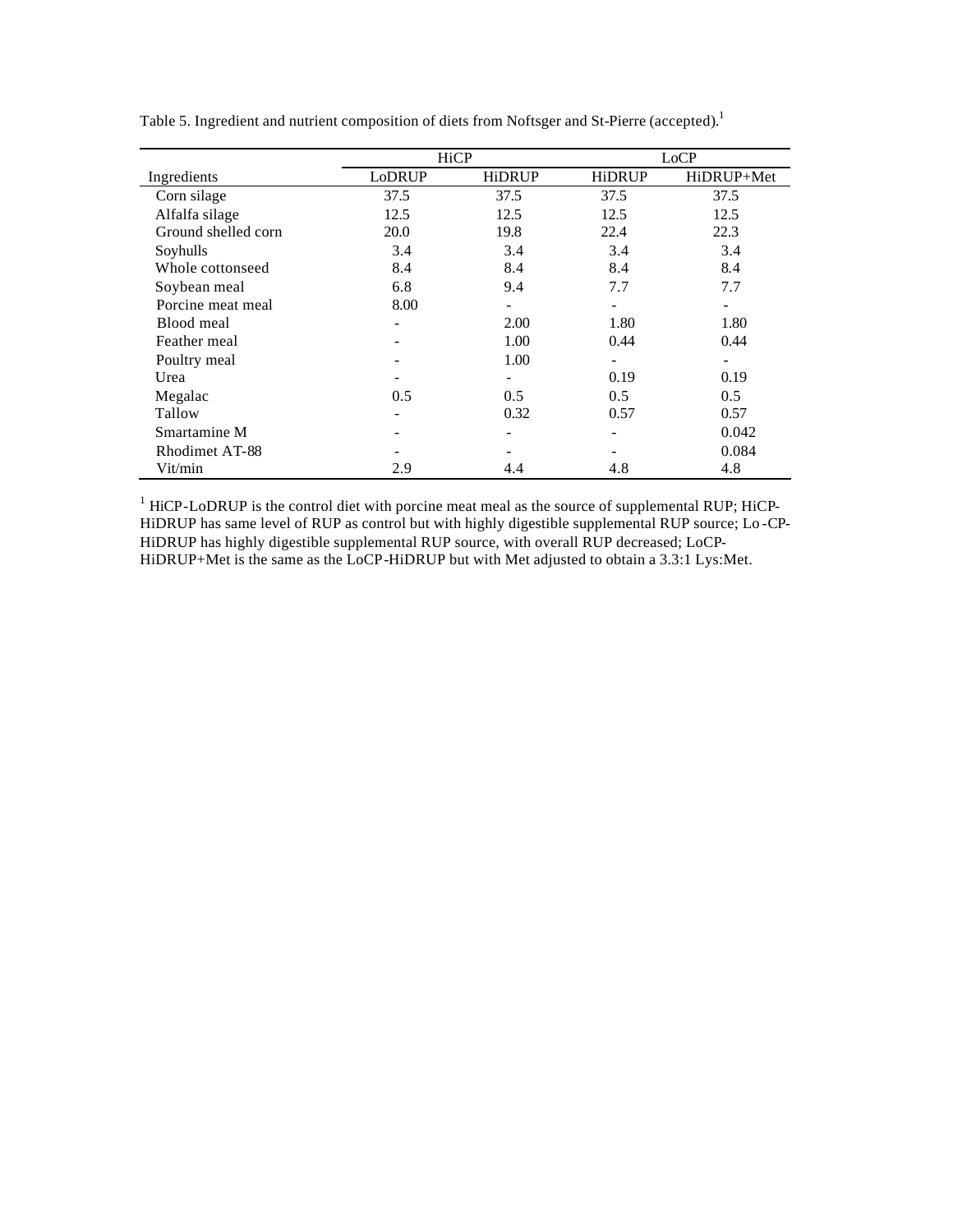|                    |            | HiCP       |            |            | LoCP          |            |                |            |
|--------------------|------------|------------|------------|------------|---------------|------------|----------------|------------|
|                    | LoDRUP     |            | HiDRUP     |            | <b>HiDRUP</b> |            | $HiDRUP + Met$ |            |
| Item               | <b>NRC</b> | <b>CPM</b> | <b>NRC</b> | <b>CPM</b> | <b>NRC</b>    | <b>CPM</b> | <b>NRC</b>     | <b>CPM</b> |
| CP, % DM           | 18.6       | 18.3       | 18.5       | 18.3       | 16.9          | 16.9       | 16.9           | 17.0       |
| RDP, % DM          | 11.4       | 10.6       | 10.7       | 10.7       | 10.2          | 10.5       | 10.2           | 10.6       |
| RUP, % DM          | 7.2        | 7.7        | 7.8        | 7.6        | 6.7           | 6.4        | 6.7            | 6.4        |
| NDF, % DM          | 29.7       | 32.8       | 29.9       | 32.4       | 30.0          | 32.3       | 30.0           | 32.3       |
| MP balance, $g/d$  | $-183$     | $-300$     | 43         | $-64$      | $-168$        | $-267$     | $-168$         | $-265$     |
| RDP balance, %     |            |            |            |            |               |            |                |            |
| $NH3$ balance, %   |            |            |            |            |               |            |                |            |
| Peptide balance, % |            |            |            |            |               |            |                |            |
| Lys, $g/d$         | 171        |            | 190        |            | 181           |            | 181            |            |
| Met, $g/d$         | 49         |            | 50         |            | 48            |            | 55             |            |
| His, $g/d$         |            |            |            |            |               |            |                |            |
| Lys, % of MP       | 6.3        | 6.5        | 6.4        | 6.7        | 6.6           | 6.8        | 6.6            | 6.8        |
| Met, % of MP       | 1.8        | 1.9        | 1.7        | 1.7        | 1.7           | 1.8        | 2.0            | 2.1        |
| His, % of MP       |            |            |            |            |               |            |                |            |
| Lys/Met in MP      | 3.49/1     | 3.42/1     | 3.81/1     | 3.94/1     | 3.77/1        | 3.78/1     | 3.29/1         | 3.24/1     |

Table 6. Comparison of NRC (2001) versus CPM Dairy 2.0.23 predictions of diet composition and metabolizable AA from Noftsger and St-Pierre (accepted) (DM basis).<sup>1</sup>

 $<sup>1</sup>$  HiCP-LoDRUP is the control diet with porcine meat meal as the source of supplemental RUP; HiCP-</sup> HiDRUP has same level of RUP as control but with highly digestible supplemental RUP source; Lo -CP-HiDRUP has highly digestible supplemental RUP source, with overall RUP decreased; LoCP-HiDRUP+Met is the same as the LoCP-HiDRUP but with Met adjusted to obtain a 3.3:1 Lys:Met.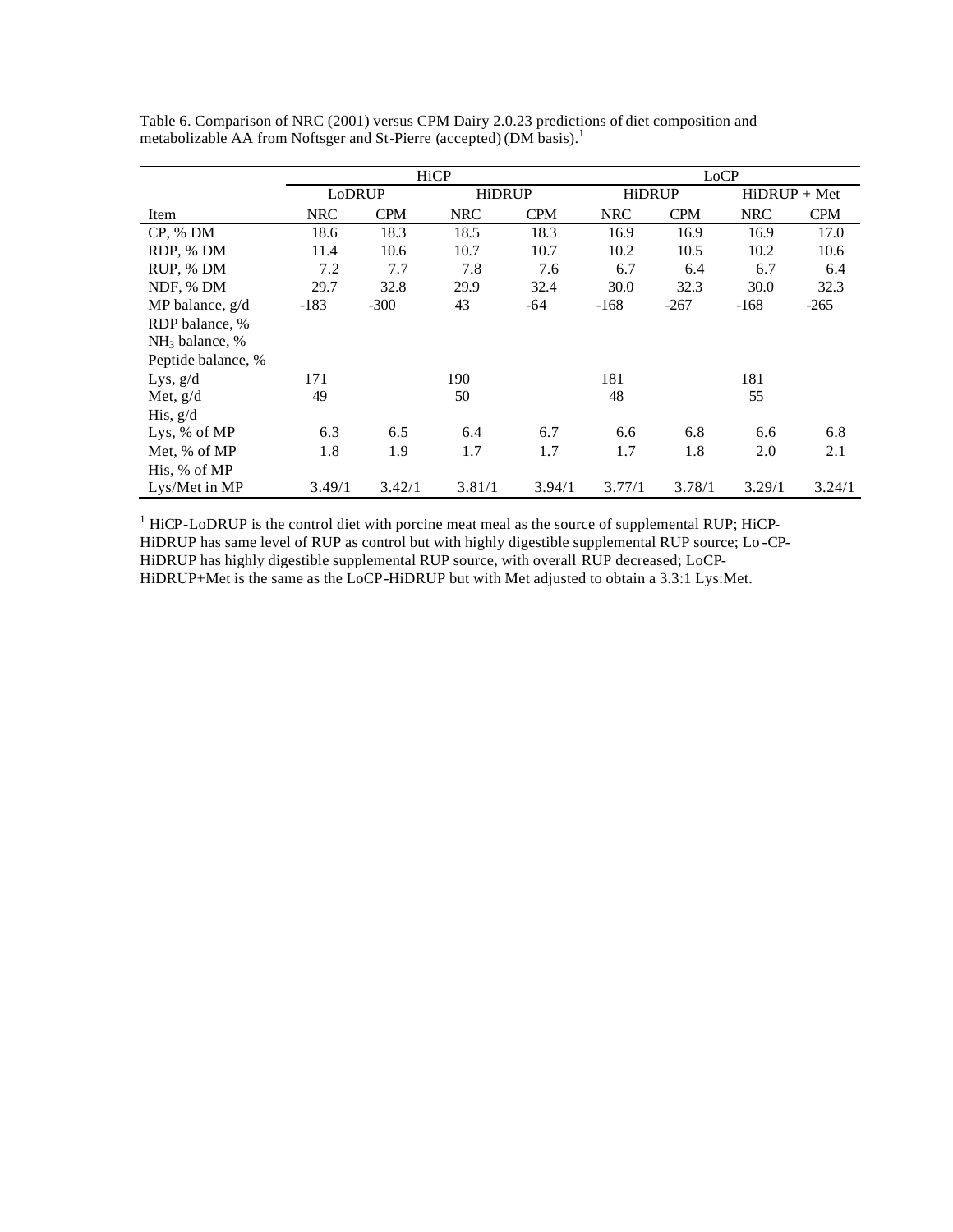|                                  |                                 | Cost (\$)/cov per day    |                     |                     |                          |  |  |
|----------------------------------|---------------------------------|--------------------------|---------------------|---------------------|--------------------------|--|--|
|                                  |                                 | HiCP                     |                     |                     | <b>LoCP</b>              |  |  |
| Ingredients                      | $\frac{\text{S}}{\text{ton}^2}$ | LoDRUP <sup>3</sup>      | HiDRUP <sup>4</sup> | HiDRUP <sup>5</sup> | HiDRUP+Met <sup>6</sup>  |  |  |
| Corn silage                      | 27                              | 0.78                     | 0.84                | 0.83                | 0.85                     |  |  |
| Alfalfa silage                   | 34                              | 0.25                     | 0.27                | 0.27                | 0.28                     |  |  |
| Ground shelled corn              | 126                             | 0.68                     | 0.73                | 0.82                | 0.83                     |  |  |
| Soyhulls                         | 113                             | 0.10                     | 0.11                | 0.11                | 0.11                     |  |  |
| Whole cottonseed                 | 157                             | 0.35                     | 0.38                | 0.37                | 0.38                     |  |  |
| Soybean meal                     | 196                             | 0.36                     | 0.53                | 0.43                | 0.44                     |  |  |
| Porcine meat meal                | 195                             | 0.41                     |                     |                     | $\blacksquare$           |  |  |
| Blood meal                       | 380                             |                          | 0.22                | 0.19                | 0.20                     |  |  |
| Feather meal                     | 265                             | $\overline{\phantom{0}}$ | 0.07                | 0.03                | 0.03                     |  |  |
| Poultry meal                     | 260                             |                          | 0.07                |                     | $\overline{\phantom{a}}$ |  |  |
| Urea                             | 300                             |                          |                     | 0.02                | 0.02                     |  |  |
| Megalac                          | 805                             | 0.10                     | 0.11                | 0.11                | 0.11                     |  |  |
| Tallow                           | 320                             |                          | 0.03                | 0.05                | 0.05                     |  |  |
| Smartamine M                     | 9080                            |                          |                     |                     | 0.10                     |  |  |
| Rhodimet AT-88                   | 3087                            |                          |                     |                     | 0.08                     |  |  |
| Vit/min                          | 527                             | 0.37                     | 0.59                | 0.65                | 0.66                     |  |  |
| Total forage                     |                                 | 1.03                     | 1.11                | 1.10                | 1.12                     |  |  |
| Total concentrate <sup>7</sup>   |                                 | 2.36                     | 2.82                | 2.77                | 2.99                     |  |  |
| Total                            |                                 | 3.39                     | 3.93                | 3.87                | 4.11                     |  |  |
| Protein supplements <sup>8</sup> |                                 | 0.76                     | 0.89                | 0.67                | 0.86                     |  |  |
|                                  |                                 | Cost (\$)/ton DM         |                     |                     |                          |  |  |
| Concentrate <sup>7</sup>         |                                 | \$197.66                 | \$219.45            | \$216.16            | \$229.23                 |  |  |
| Protein supplements <sup>8</sup> |                                 | \$215.20                 | \$258.15            | \$259.36            | \$322.22                 |  |  |
|                                  |                                 | $Cost$ (\$)/lb of DM     |                     |                     |                          |  |  |
| Diet                             |                                 | \$0.0711                 | \$0.0767            | \$0.0759            | \$0.0762                 |  |  |

Table 7. Costs of feedstuffs and diets presented in Table 5.<sup>1</sup>

 $<sup>1</sup>$  HiCP-LoDRUP is the control diet with porcine meat meal as the source of supplemental RUP; HiCP-</sup> HiDRUP has same level of RUP as control but with highly digestible supplemental RUP source; Lo -CP-HiDRUP has highly digestible supplemental RUP source, with overall RUP decreased; LoCP-HiDRUP+Met is the same as the LoCP-HiDRUP but with Met adjusted to obtain a 3.3:1 Lys:Met.<br><sup>2</sup> University of New Hampshire costs (January 2003).

 $3$  Based on 47.7 lb DMI

<sup>4</sup> Based on 51.3 lb DMI

 $<sup>5</sup>$  Based on 51.0 lb DMI</sup>

6 Based on 51.9 lb DMI

 $7$  Concentrate includes all feeds except forages.

<sup>8</sup> Includes soybean meal, porcine meat meal, blood meal, feather meal, poultry meal, urea, Smartamine M, and Rhodimet AT-88.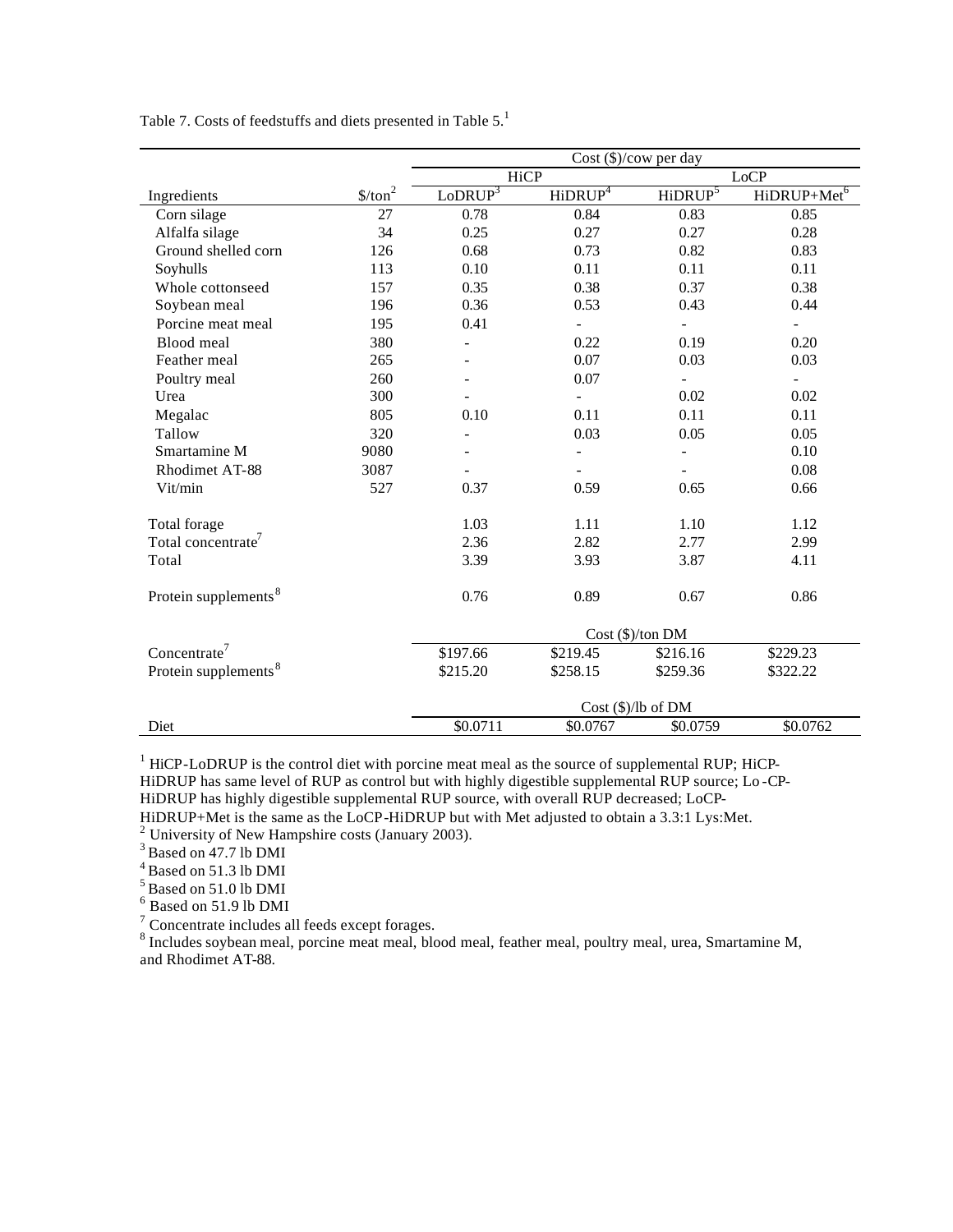|                                       |        | HiCP          |        | LoCP           |  |  |
|---------------------------------------|--------|---------------|--------|----------------|--|--|
|                                       | LoDRUP | <b>HiDRUP</b> | HiDRUP | $HiDRUP + Met$ |  |  |
| DMI, lb/d                             | 47.7   | 51.3          | 51.0   | 51.9           |  |  |
| Milk yield, lb/d                      | 89.8   | 101.6         | 94.4   | 102.5          |  |  |
| Milk/DMI                              | 1.89   | 1.99          | 1.86   | 1.98           |  |  |
| Protein yield, lb/d                   | 2.64   | 3.04          | 2.82   | 3.17           |  |  |
| Fat yield, lb/d                       | 3.04   | 3.67          | 3.45   | 3.76           |  |  |
| Protein, %                            | 2.95   | 2.98          | 2.99   | 3.09           |  |  |
| Fat, %                                | 3.42   | 3.64          | 3.66   | 3.73           |  |  |
| Milk N/fed N, %                       | 29.7   | 32.0          | 32.7   | 36.2           |  |  |
| Milk income $(\frac{\sigma}{\sigma})$ |        |               |        |                |  |  |
| Protein $2$                           | 5.44   | 6.26          | 5.81   | 6.53           |  |  |
| $\text{Fact}^3$                       | 3.07   | 3.71          | 3.48   | 3.80           |  |  |
| Other solids <sup>4,5</sup>           | 0.22   | 0.21          | 0.21   | 0.20           |  |  |
| Quality premium <sup>6</sup>          | 0.27   | 0.31          | 0.28   | 0.31           |  |  |
| Volume <sup><math>7</math></sup>      | 1.82   | 2.06          | 1.92   | 2.08           |  |  |
| Total                                 | 10.82  | 12.55         | 11.70  | 12.92          |  |  |
| Feed cost, \$/cow                     | 3.39   | 3.93          | 3.87   | 4.11           |  |  |
| IOFC, \$/cow                          | 7.43   | 8.62          | 7.83   | 8.81           |  |  |

Table 8. Dry matter intake, milk production, milk composition and economic analyses of data from Noftsger and St-Pierre (accepted).<sup>1</sup>

 $<sup>1</sup>$  HiCP-LoDRUP is the control diet with porcine meat meal as the source of supplemental RUP; HiCP-</sup> HiDRUP has same level of RUP as control but with highly digestible supplemental RUP source; Lo -CP-HiDRUP has highly digestible supplemental RUP source, with overall RUP decreased; LoCP-HiDRUP+Met is the same as the LoCP-HiDRUP but with Met adjusted to obtain a 3.3:1 Lys:Met.

 $2$  Valued at \$2.06/lb

 $3$  Valued at \$1.01/lb

 $4$  Valued at \$0.0367/lb

<sup>5</sup> Based on a total solids content of 12.28%

5 Valued at \$0.003/lb

 $<sup>6</sup>$  Valued at \$0.0203/lb</sup>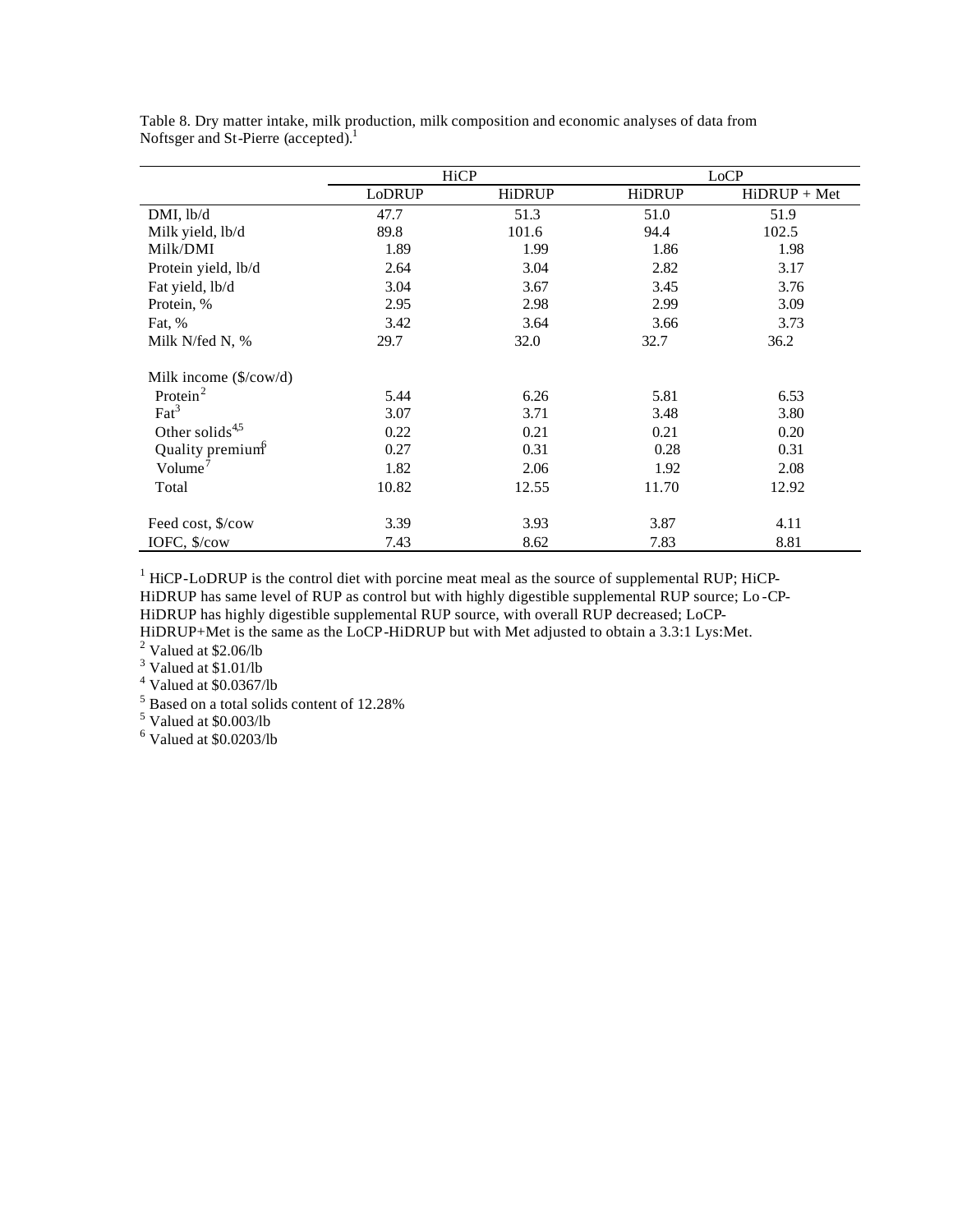

Figure 1. Plot of measured milk yields as measured in 33 published experiments vs. NRC (2001) predicted flows of metabolizable lysine (MP-Lys) (y = -0.0014x<sup>2</sup> + 0.6301x -26.056;  $r^2 = 0.82$ ). The database involved 77 diets fed to early and mid lactation Holstein cows. Balance of MP was  $\pm$  250 g/d and Lys/Met in MP was  $< 3.5/1.0$ .



Figure 2. Plot of measured milk true protein yields as measured in 33 published experiments vs. NRC (2001) predicted flows of metabolizable lysine (MP-Lys) (y = -0.0158 $\hat{x}^2$  + 11.059x -288.11;  $r^2$  = 0.85). The database involved 77 diets fed to early and mid lactation Holstein cows. Balance of MP was  $\pm 250$  g/d and Lys/Met in MP was < 3.5/1.0.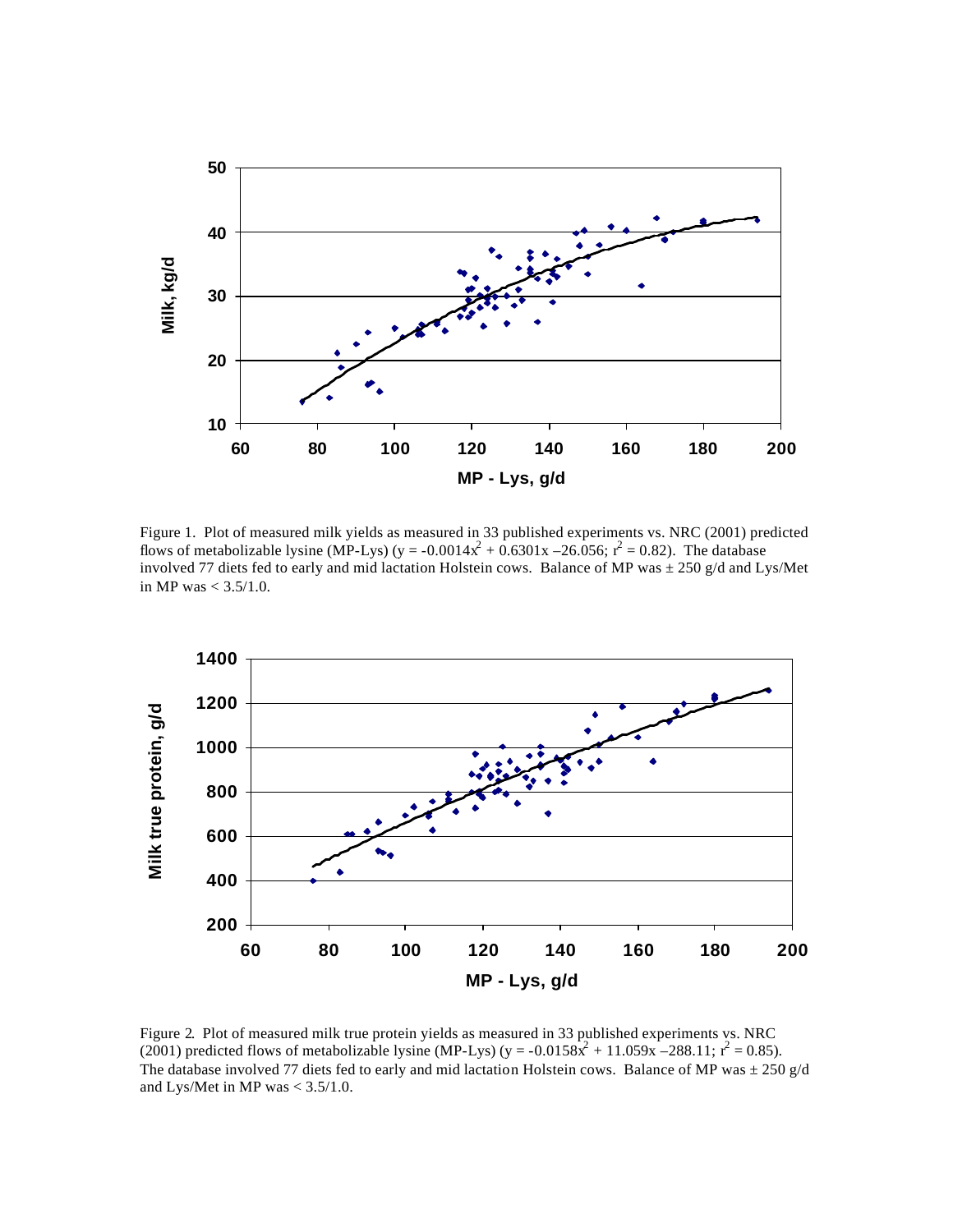

Figure 3. Plot of measured milk yields as measured in 39 published experiments vs. NRC (2001) predicted flows of metabolizable methionine (MP-Met) (y = -0.0191x<sup>2</sup> + 2.5092x -36.981;  $r^2 = 0.78$ ). The database involved 110 diets fed to early and mid lactation Holstein cows. Balance of MP was  $\pm$  250 g/d and Lys/Met in MP was  $> 3.0/1.0$ .



Figure 4. Plot of measured milk true protein yields as measured in 39 published experiments vs. NRC (2001) predicted flows of metabolizable methionine (MP-Met) (y = -0.1311x<sup>2</sup> + 36.246x -320.43; r<sup>2</sup> = 0.76). The database involved 110 diets fed to early and mid lactation Holstein cows. Balance of MP was  $\pm$ 250 g/d and Lys/Met in MP was  $> 3.0/1.0$ .